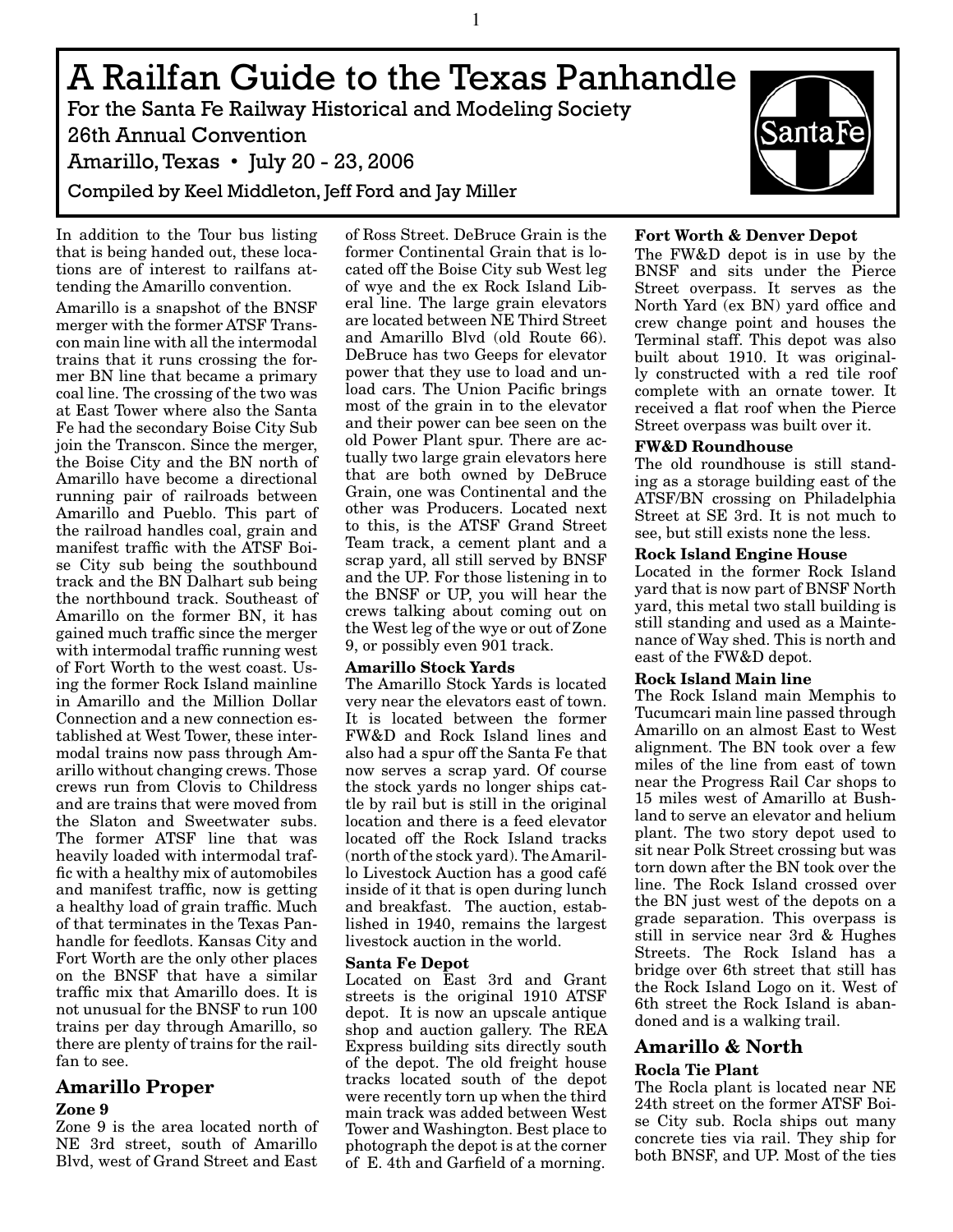

This map shows the railroads of the Texas Panhandle prior to the big mergers. Most of the old Rock Island has been abandoned but much of the others remain.

for the current 2nd main track expansion on the Panhandle Sub have come from the Rocla plant in Amarillo. Rocla was also the location of a wooden tie recycling center that took in the used ties and shipped them back out to various power plants for a fuel source.

#### **Xcel Energy Harrington Plant**

Northeast of Amarillo is the Asarco Spur off of the Boise City sub just north of NE 24th street. The 5 mile spur leads to both the Asarco Smelter and the Harrington Power plant. The power plant receives approximately one trainload of Powder River Basin Coal per day. (Since we had no idea what time the train would be here and the distance from Amarillo, this was not on the tour). Seeing the dumping trestle is a long way from a public road and the speed on the spur is 10 MPH. There are actually

two power plants here, one is gas fired and one is coal fired. This was the Southwestern Public Service Power plant for many years.

#### **Asarco**

The Asarco Smelter is a shell of its former self after a recent Asarco strike that shut the plant down for a while. Asarco ships out boxcar loads of copper and gondola loads of copper ingots. The plant used to get in several flat car loads of copper ingots from New Mexico for smelting into refined copper. Asarco had their own SW900 that I believe is still there. The Rock Island also served this plant at one time from the east side of the plant. ATSF served the smelter from the west side. The Rock Island track was part of the Liberal to Amarillo line that was abandoned when Lake Meredith was formed near Fritch, TX.

#### **Canadian River Bridge**

Heading north out of Amarillo on US 287, you will encounter an unusual overpass 14 miles north of Amarillo. The old highway which is the northbound lanes goes under the tracks while the new highway which is the southbound lanes goes over the tracks. The old ATSF bridge that goes over the northbound lanes has an ATSF logo on the bridge. At MP 19, the ATSF crosses the Canadian River on one of the largest bridges on the system. The only way to get to it is by driving a sand road up the roadbed of the river where four wheelers often run. A good morning photo, however, can be made of a train crossing the river bridge from the highway. Just to the south of the bridge is an access road that enters open range where a gate is near the highway on the southbound side.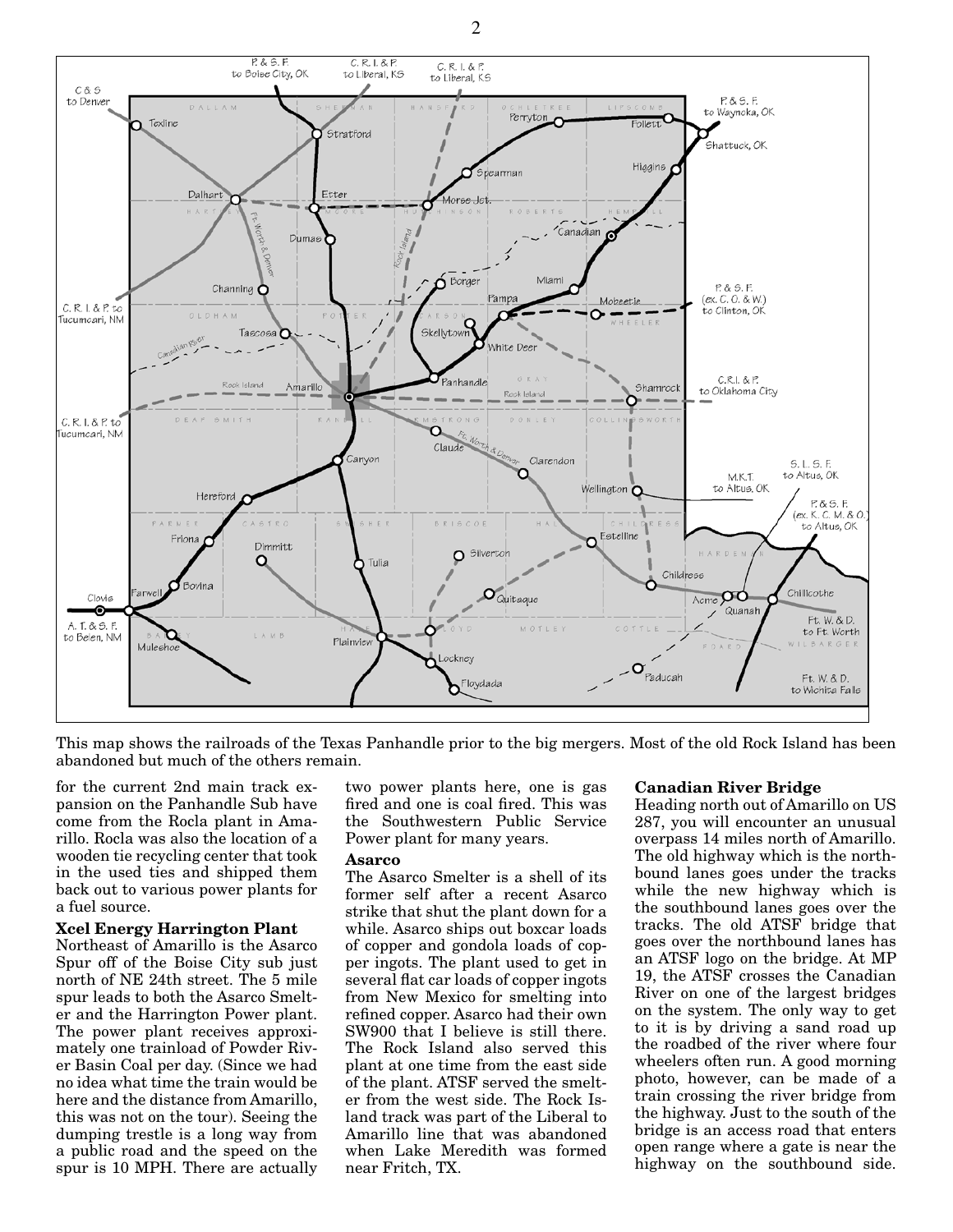## **Marsh & Exell**

Near MP 27 the ATSF again crosses the highway by going over it near Marsh. Just to the south of this bridge is an access road that goes east back along the tracks for a short distance. The unused ATSF Marsh cattle pens are here plus there is a good view of the Boise City Sub trains from here. Remember that the trains normally only run towards Amarillo from La Junta on the Boise City sub.

Exell is at MP 35 and just south of Exell, the ATSF again crosses the highway on an overpass. Exell was the location of the large helium plant built during WW II that produced many cars of revenue for the ATSF. The plant is no longer in operation. An old GE 65 ton switcher along with a few of the helium cars remain on site. The equipment is behind a fence.

## **Dumas & Machovec**

Dumas is the location that ATSF still has a wooden depot on site. The railroad is not using it now and it is derelict, but still next to the railroad. A road switcher is based at Dumas. North of Dumas is Machovec and the Machovec spur. This long spur connects to the Texas Northwestern Railway and BNSF interchanges with them here. This was the meeting point at one time for many coal trains until in the late 1980s, BNSF had a serious wreck with a switch not lined destroying several locomotives. Usually the empty train backed out on the spur to clear the loaded trains. At Machovec, the ATSF built a short section of Non block - Double track that was a prime meeting place for trains when the ATSF ran trains both directions on the Boise City Sub.

## **Etter & Cactus**

Etter is the ATSF name for this station that produces many loads of revenue for the BNSF. Etter is another interchange point with the TXNW. Etter also has a large elevator that ships unit grain trains. Etter used to be the crossing with the Rock Island line from Spearman to Dalhart. ATSF had trackage rights on the Rock from Spearman to Etter. The Santa Fe engine house still stands. BNSF also delivers a unit grain train to the TXNW at Etter to take to Sherin and spot with the BNSF power. Cactus is the town located adjacent to Etter and was a POW camp during WWII.

Stratford is the crossing with the former Rock Island Golden State Route. It is also the interchange with the UP now. The UP was granted trackage rights over the ATSF from Pueblo to Stratford then got back on the Golden State route and ran to Dalhart where they exercised more trackage rights to Amarillo and Fort Worth on the BN. BNSF runs a local from Amarillo to Dalhart over the BN side, then uses the UP trackage rights they have to reach Stratford where the train goes back to Amarillo over the ATSF side. This is part of the directional running that BNSF is using here. Stratford also has a nicely restored ATSF depot moved east of the crossing of the BNSF and UP that is a museum.

## **Amarillo & East TSTC**

Texas State Technical College is located east of Amarillo along US 60 about 9 miles east of downtown Amarillo and south of the ATSF tracks. The current Amarillo Railroad Museum is located here along with a couple of industries. This used to be the location of the Amarillo Air Base. Many of the Air base warehouses were recently torn down. A BNSF yard job switches out here bringing in lumber and chemicals, usually at night while going to the Tyson Meat Packing plant.

## **Tyson Meats**

About 10 miles east of Amarillo is Tyson Meats located north of the ATSF tracks and US 60. It was an Iowa Beef Packing Plant (IBP) for many years but in 2005 became Tyson Meats. The BNSF yard job normally switches the plant at night.

## **Pantex Plant**

Located about 15 miles east of Amarillo, this atomic weapons plant and the trains that used to run in and out of there are the subject of the Bob Roth clinic. At one time, the Rock Island also served the plant from the northwest; of course the tracks are long gone from there now. A few years ago, Pantex decided to quit shipping by rail and do it all by truck. BNSF still has a wye that connects the plant from a long spur to the main line at the station of St. Francis. Pantex has several of the atomic transport cars still on the property along with at least two engines and a couple of passenger cars it used for guard cars. Most of this collection of equipment has been donated to the Amarillo Railroad Museum that is located along US60 east of town at TSTC.

*Warning: Pantex is a high security area partolled by armed guards who take their jobs (rightfully) extremely seriously. Do not attempt to enter the plant grounds. A public road runs around most of the plant but photography is at your own risk. Play it safe and just "look."* 

### **Panhandle & the Panhandle Northern Railway**

The City of Panhandle was the West end of the Santa Fe at one time and the location where the Santa Fe ran a short branch line south to Washburn to connect to the FW&D and then run on trackage rights to Amarillo over them.

The PNR is the former ATSF Borger Branch that runs 20 miles north from Panhandle to Borger which had the longest ATSF wooden depot on the system and at one time also generated the most revenue of any station on the Santa Fe. Omnitrax owned PNR now runs this line and switches the many petroleum plants in Borger. PNR normally runs the road train at night from Borger to Panhandle to meet the BNSF local from Pampa to Amarillo. On rare occasions, the PNR will make the connection in the daylight, with Sunday being the best chance for this to happen. If the PNR arrives in the daylight, it will usually be in the evening. On real rare occasions, the PNR will be at Panhandle during the early morning. Phillips Petroleum is the largest shipper in Borger, but there are some Carbon Blacks plants that ship many cars as well. The PNR uses a GP39-2, GP35, GP38-2 and a GP40-2W for road power. Other power is stored at Borger for yard jobs. PNR used to store many locomotives for Omnitrax that were mostly out of service. Not sure if they are still there or not.

## **White Deer**

White Deer is the former Junction of the Skellytown spur. This spur was abandoned in the late 1960s but the roadbed can still be seen at the west edge of town. The ATSF served several refineries in Skellytown.

#### **Celanese**

Celanese is the large chemical plant south of US 60 and the ATSF tracks between White Deer and Pampa located at the ATSF station of Kings-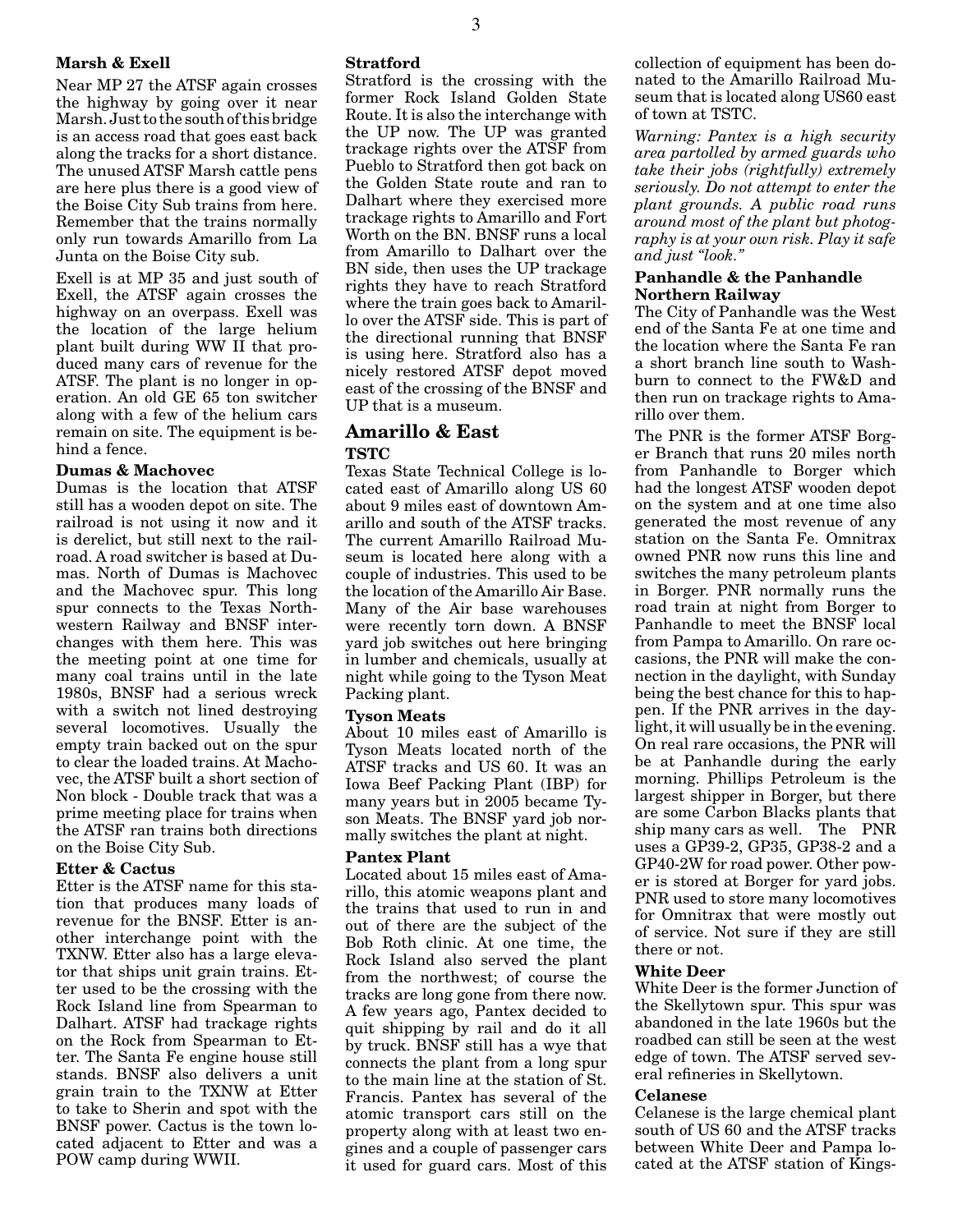| <b>VHF Radio Channels</b> |         |  |  |  |  |  |  |  |  |  |
|---------------------------|---------|--|--|--|--|--|--|--|--|--|
| Ch. 70                    | 161.160 |  |  |  |  |  |  |  |  |  |
| Ch. 66                    | 161.100 |  |  |  |  |  |  |  |  |  |
| Ch. 25                    | 160.485 |  |  |  |  |  |  |  |  |  |
| Ch. 96                    | 161.550 |  |  |  |  |  |  |  |  |  |
| Ch. 22                    | 160.440 |  |  |  |  |  |  |  |  |  |
| Ch. 32                    | 160.590 |  |  |  |  |  |  |  |  |  |
| Ch. 94                    | 161.520 |  |  |  |  |  |  |  |  |  |
| Ch. 30                    | 160.560 |  |  |  |  |  |  |  |  |  |
| Ch. 72                    | 161.190 |  |  |  |  |  |  |  |  |  |
| Ch. 36                    | 160.650 |  |  |  |  |  |  |  |  |  |
| Ch. 55                    | 160.935 |  |  |  |  |  |  |  |  |  |
| Ch. 84                    | 161.370 |  |  |  |  |  |  |  |  |  |
| Ch. 46                    | 160.800 |  |  |  |  |  |  |  |  |  |
| Ch. 66                    | 161.100 |  |  |  |  |  |  |  |  |  |
| Ch. 51                    | 160.875 |  |  |  |  |  |  |  |  |  |
|                           |         |  |  |  |  |  |  |  |  |  |

During the daylight on weekdays, Channel 36 is used from Ama-

## **2 Meter Amateur Repeaters**

| $\lambda$ arm is internal formulation of $\lambda$        |  |  |  |  |  |
|-----------------------------------------------------------|--|--|--|--|--|
| 146.74 (pl 88.5) SW Lynx (N5ZLU, open, linked statewide)  |  |  |  |  |  |
| through Oklahoma Panhandle)                               |  |  |  |  |  |
| 444.20 (pl 88.5) Caprock Intertie (N5LTZ, open, linked up |  |  |  |  |  |
| 146.94 (pl 88.5) W5WX North (Pahandle Amateur Radio Club) |  |  |  |  |  |
| 146.66 (pl 88.5) W5WX West (Pahandle Amateur Radio Club)  |  |  |  |  |  |



710 KGNC-AM 24 hr. news and weather (10,000 watts)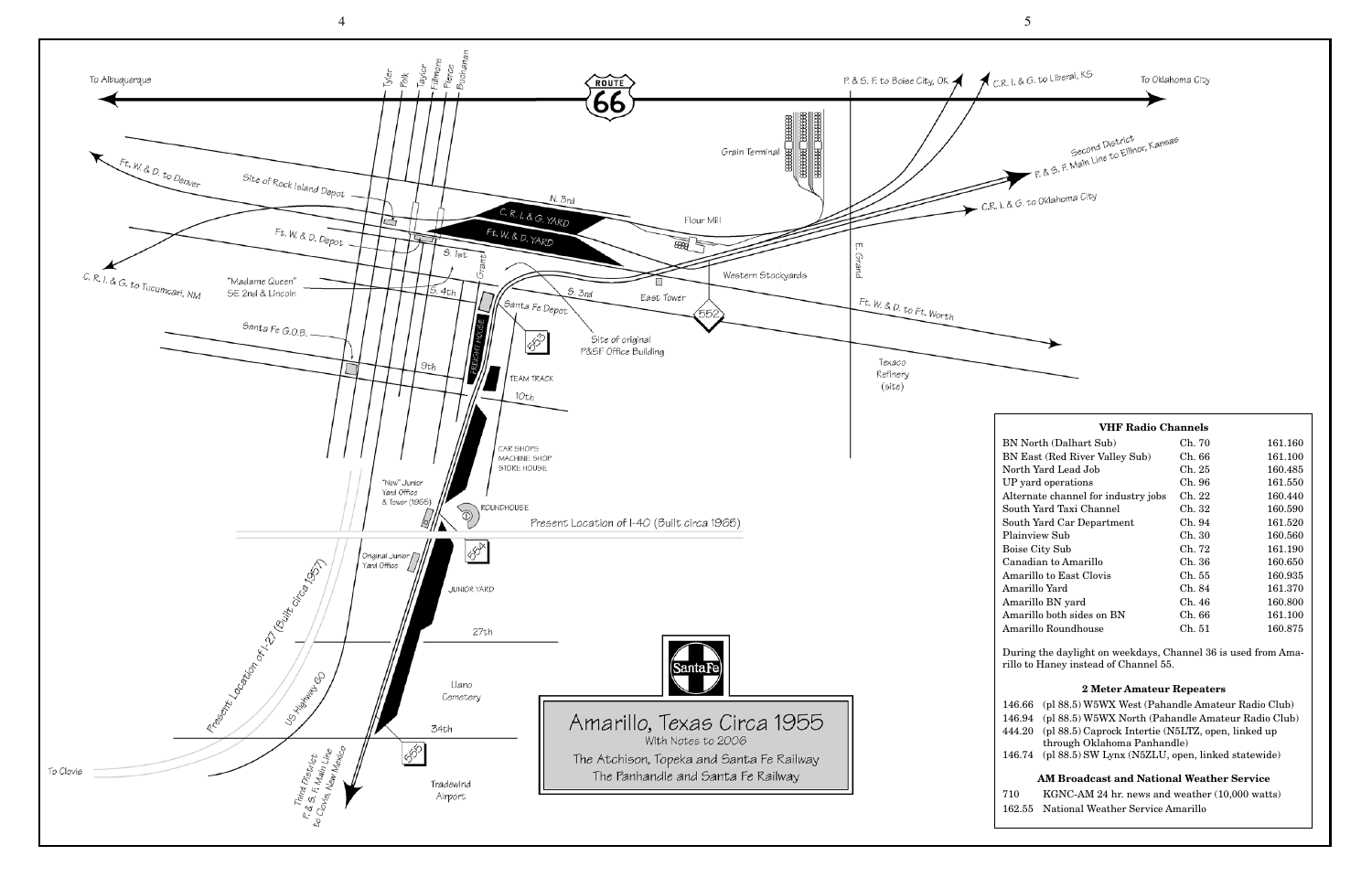mill. The west side of this plant has a coal loop that gets coal trains from Colorado. In the early 1970s, the D&RGW started running unit coal trains from west of Denver to this plant. This of course has evolved into using SP power and now UP power. The Celanese plant has some really unusual 6 axle tank cars that serve this plant. Many times the cars can be seen next to US 60 where the Celanese switcher sets them for the BNSF. ATSF used to switch this plant with a yard job out of Pampa until the late 1980s when it was contracted out. A pair of SW1500s reside along the FM road on the east side of the plant.

## **Cabot & Irish Pipe**

The Cabot Corporation is a carbon blacks plant west of Pampa and north of the tracks and US 60. Cabot gets tank car loads of oil in on the west side of the plant and ships out Carbon blacks from the east side. The BNSF Pampa Switcher takes care of switching this plant. West of Cabot is the National Oil Well Supply that at one time was Irish Pipe. This plant gets in a few loads of scrap metal each year to make oilfield pipe.

## **Pampa**

Pampa hosts the current ATSF depot that is used as a crew base for the local road switcher stationed at Pampa and for the MofW forces stationed here. Pampa was an interchange with the FW&D west of the ATSF depot at one time. The FW&D was abandoned into Pampa in the early 1960s. The FW&D depot still sits along the south side of US 60. Another ATSF wooden depot exists in Pampa south of US 60 on Hobart street (TX Highway 70). It is now a duplex apartment. At one time this depot was a section foreman's house moved to Pampa in the late 1890s from west of Pratt, KS. It became the section foreman's house in 1907 and became an antique store by the late 1960s. It was moved to this present location at that same time. Pampa was the junction with the ATSF branch line to Clinton, OK that was built in the 1920s by the Clinton & Oklahoma Western. Much of the C&OW yards was torn up about 15 years ago, but part of it is still in service to serve as a storage yard for Celanese, Cabot and Panhandle. A four mile spur of the C&OW still exists to the east of Pampa of the C&OW, to reach Halliburton. Except for a small portion of the spur, it is out of service.

## **Miami**

Miami hosts the former ATSF depot along US 60 now as a museum. Miami is also a very scenic spot to watch BNSF trains from. Incidentally, Miami is the only town in Roberts County. About 5 miles west of Miami is a very scenic overlook of the railroad. Trains can be seen leaving Miami and passing the crossovers at Codman before they disappear into the Red Deer Creek Valley behind the cliffs.

## **Canadian and the River Bridges**

Canadian no longer has the County Seat depot that it once had or the Harvey House. It does still have a modern ATSF brick depot used by MofW forces. The biggest draw for Canadian is that it has two large bridges for the BNSF to cross the Canadian River on the east side of town. US 60 also crosses the river just to the south of the two bridges. There is an old wagon bridge that is between the highway and the railroad that is now been converted into a walk bridge. It is a nice scenic walk over the river watching trains go by. Canadian was once a crew change point on the Santa Fe. It was eliminated as a crew change in 1956 when it became one of the first runthroughs on the ATSF. Crew began running form Amarillo to Waynoka in September 1956. Canadian was eliminated as a division point in 1961.

# **Amarillo West**

## **Canyon - Palo Duro Creek Bridge and the Plainview district.**

Follow Washington Street south of I-27. The highway crosses over the double-track main. Proceed south on Washington to Hollywood Road (Loop 335), turn right and cross over the tracks. Proceed west on Hollywood Road and rejoin I-27.

Canyon is 15 miles south of Amarillo on the Transcon (can also be reached by using I-27 directly from Amarillo). On the north side of Canyon, the tracks pass on the east side of the West Texas A&M University Football Stadium and across a high fill then across Palo Duro Creek on a high bridge. This is one of the more scenic spots around Amarillo and photos can be made in either morning or afternoon. The afternoon shots are probably more desired because the WTAMU horse barn can be included in the shot. Canyon also has a depot that belongs to the city still on site that is a County seat style depot only instead of brick, it is stucco. At the west edge of town, the Plainview sub joins the Hereford Sub. The Plainview sub doesn't have too much traffic on it, but it can be very interesting. Just south of Canyon on the Plainview sub is a couple of scenic spot where trains will climb out of the Palo Duro Creek Valley. Stay on US 60 all the way to Clovis to parallel the ATSF main line.

## **Umbarger**

Umbarger is a small German settlement west of Canyon that has an elevator. Not too scenic, but east of Umbarger is a long hill that takes most train quite a pull to get out of the Palo Duro Creek Valley at Canyon. Train can be seen for several miles coming up this hill.

## **Hereford**

At Hereford the brick county seat depot is used by the BNSF for a road switcher and MofW forces. There was a former Ford Motor Company switcher at the elevator I am not sure if it is still there or at the grain loop on the east edge of town.

The Hereford Sub has several loop tracks for elevators to hold feed for the feed lots. They are located at Hereford, Summerfield and Friona. The Summerfield loop gets two different kinds of grain trains, regular corn trains and a ground corn both for cattle feed. There are many feed lots in the Texas Panhandle. Over 50% of the beef for the United States is raised and fed in the Texas Panhandle.

## **Friona & Parmerton**

Friona has a nicely restored wooden ATSF depot in the park north of the tracks. It was moved from Friona and restored about 15 or so years ago. Parmerton just west of Friona, has an Excel Beef Packing plant that still ships via rail.

# **Bovina**

Bovina is the location of some large elevators and the locations of the cover shot of the Joe McMillan book "Warbonnets & Bluebonnets". That is a shot of a westbound leaving Bovina. It is also the birthplace of Joe's lovely wife Nikki!

## **Farwell & Texico**

This is the town that is situated on the Texas & New Mexico state line. For the Santa Fe, the freight facili-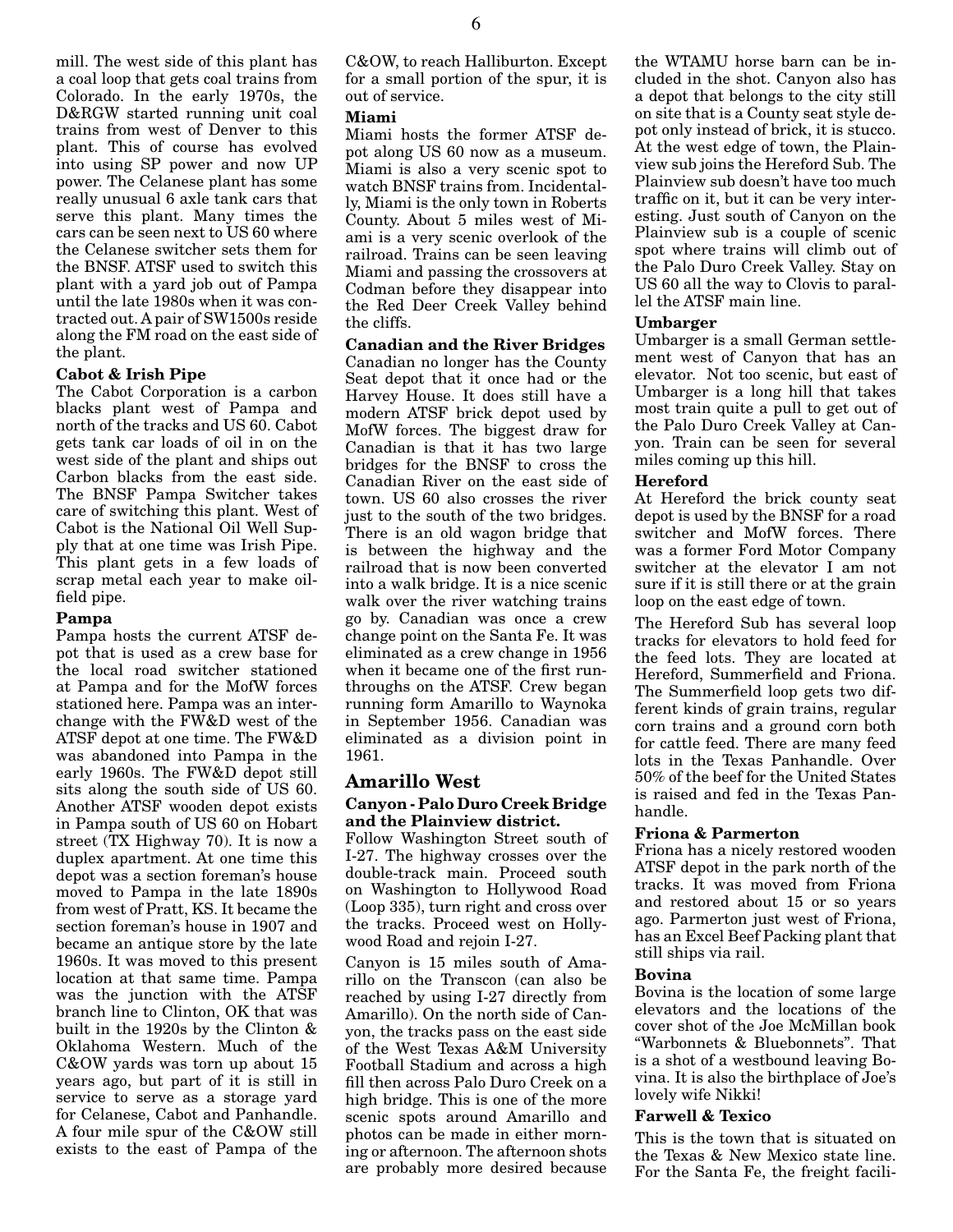

Major roads in the Panhandle. Not all secondary roads are shown so get a good highway map as a backup or you might wind up in someone's pasture!

ties were in Farwell, Texas while the passenger station was in Texico, New Mexico. At Farwell is a wye track that connects with the Slaton sub. The tracks make an "S" curve through town, but other than that it is not much to see. The Bovina depot is located west of Texico on the north side of US 60 as a private residence and has been modified some, but is still recognizable to ATSF depot fans. The coal trains that go to Mill, TX on the Slaton Sub east of Texico use the wye at Farwell to turn and head east. They typically run every day to the Tolk Generating station.

# **Plainview Sub-Canyon south Tulia**

Tulia has a large grain complex at the west edge of town. The Tulia depot also sits along the tracks at the west edge of town. In a small park at the southeast edge of town, the Happy, TX depot can be found. Just south of Tulia, there is a small dip in the landscape that makes for a nice scenic shot of trains coming north towards Tulia.

# **Plainview**

Some interesting things can be found in Plainview. The ATSF brick County Seat depot is located here where the tracks make a bend and go from north - south alignment to a brief east - west alignment. Plainview has a road switcher that works here. North of Plainview is DeBruce Grain that has a grain loading loop along with three locomotives. A red Indiana Railroad SD20, a yellow Alco S2 and a former CRIP SW1 still in CRIP paint. East of town off of the Floydada district wye is Scoular Grain that also has a grain loop.



7